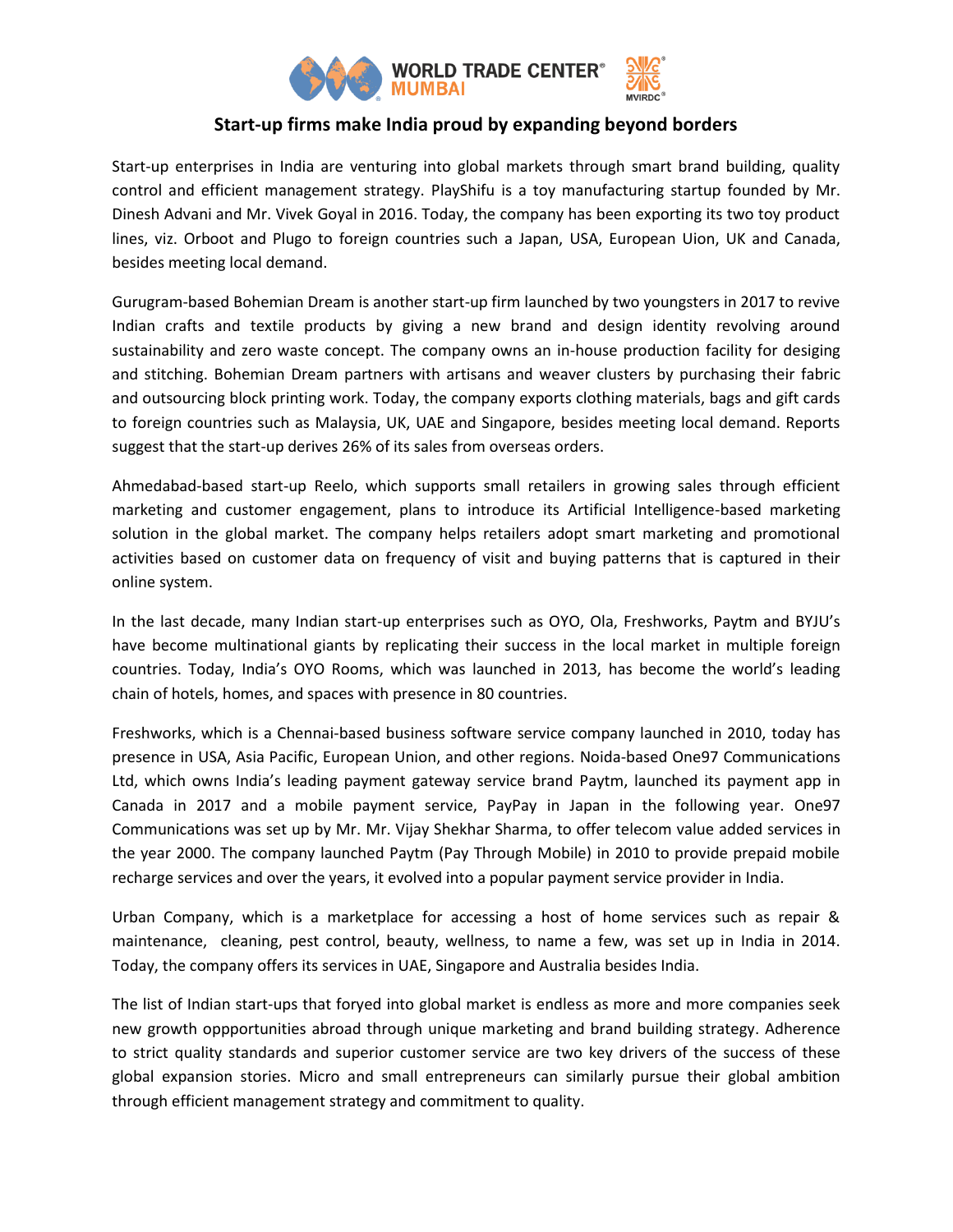

### **Support Ecosystem**

Aspiring entrepreneurs can benefit from government schemes and programs of private sector to enter into the foreign market. For instance, India's Export Credit Guarantee Corporation (ECGC) offers Small Exporter's Policy to help small exporters sell their goods globally by covering political and commercial risks. This policy is available for exporters with annual export turnover of less than Rs 1 crore. Merchant exporters, manufacturers and service providers can avail benefit of this policy by paying the applicable premium charges.

Aspiring exporters can also avail of the service of Connect2India, which is a start-up enterprise founded five years ago to connect local MSMEs to global market. This start-up company launched an online marketplace to help small enterprises across farm products, textile, plastics, metals and consumer goods, to identify buyers abroad.

In January 2021, global e-commerce giant Amazon launched Amazon Global Selling Propel (AGSP) to provide customised six-week training to start-up companies on building and scaling up exports business through e-commerce. The company has partnered with Startup India, Sequoia Capital India and Fireside Ventures to launch thi accelerator programme. Amazon planned to train 10 start-up firms by inviting application from interested firms and shortlisting them based on certain criteria.

#### **Notifications**

#### **PIB**

Minister inaugurates India's first LNG facility plant in Nagpur

<https://pib.gov.in/PressReleseDetail.aspx?PRID=1734586>

India exports GI certified Fazil mango variety to Bahrain

<https://pib.gov.in/PressReleseDetail.aspx?PRID=1734405>

India, Italy hold 21<sup>st</sup> session of Joint Commission for Economic Cooperation

<https://pib.gov.in/PressReleseDetail.aspx?PRID=1734404>

APEDA organizes session to promote export of farm products

<https://pib.gov.in/PressReleseDetail.aspx?PRID=1734374>

Indian Finance Minister attends 3rd G20 Finance Ministers and Central Bank Governors Meet

<https://pib.gov.in/PressReleseDetail.aspx?PRID=1734499>